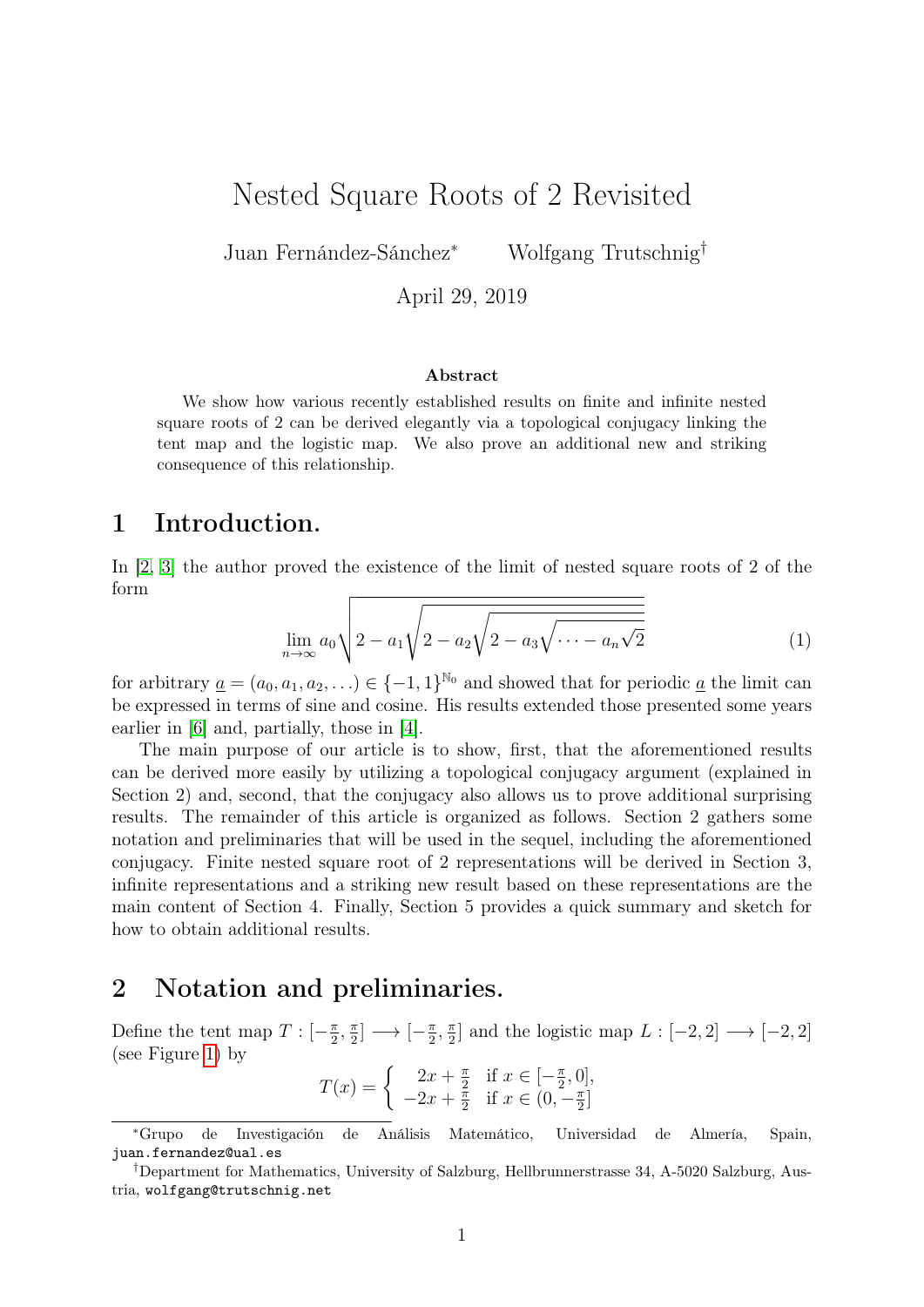and  $L(x) = -x^2 + 2$ . Then the dynamical systems  $\left(-\frac{\pi}{2}\right)$  $\frac{\pi}{2}, \frac{\pi}{2}$  $\frac{\pi}{2}$ , T) and  $([-2, 2], L)$  are



<span id="page-1-0"></span>Figure 1: The tent map T (left panel) and logistic map L (right panel).

topologically conjugate via the homeomorphism  $h: [-\frac{\pi}{2}]$  $\frac{\pi}{2}, \frac{\pi}{2}$  $\frac{\pi}{2}$ ]  $\longrightarrow$  [-2, 2], defined by  $h(x)$  =  $2\sin(x)$ , i.e., the following diagram, in which the vertical two-headed arrows symbolize bijectivity, is commutative (via straightforward calculation):

<span id="page-1-1"></span>
$$
\begin{array}{ccc}\n[-\frac{\pi}{2}, \frac{\pi}{2}] & \xrightarrow{T} & [-\frac{\pi}{2}, \frac{\pi}{2}] \\
h_{\psi} & & \downarrow h \\
[-2, 2] & \xrightarrow{L} & [-2, 2]\n\end{array}\n\tag{2}
$$

In other words,  $h(T(x)) = L(h(x))$  holds for every  $x \in \left[-\frac{\pi}{2}\right]$  $\frac{\pi}{2}, \frac{\pi}{2}$  $\frac{\pi}{2}$ . As a direct consequence, the dynamical systems ( $\left[-\frac{\pi}{2}\right]$  $\frac{\pi}{2}, \frac{\pi}{2}$  $\frac{\pi}{2}$ , T) and  $([-2, 2], L)$  have the same dynamical properties, e.g., the same number of fixed points, the same number of points with period  $p \in \{2, 3, \ldots\}$ , the transformation T is topologically transitive if and only if L is, etc. (see [\[1,](#page-6-4) [8\]](#page-7-0) for further properties).

The two intervals  $I_{-1} = \left[-\frac{\pi}{2}\right]$  $(\frac{\pi}{2}, 0], I_1 = (0, \frac{\pi}{2})$  $\frac{\pi}{2}$  form a partition of  $\left[-\frac{\pi}{2}\right]$  $\frac{\pi}{2}, \frac{\pi}{2}$  $\frac{\pi}{2}$  based on which the T-orbit of every point  $x \in \left[-\frac{\pi}{2}\right]$  $\frac{\pi}{2}, \frac{\pi}{2}$  $\frac{\pi}{2}$  can be assigned a unique element <u>a</u> in  $\Sigma_2$  :=  $\{-1,1\}^{\mathbb{N}_0}$  by setting  $C_T(x) = \underline{a} = (a_0, a_1, a_2, \ldots) \in \Sigma_2$  if and only if  $T^i(x) \in I_{a_i}$  for every  $i \in \mathbb{N}$ . Analogously,  $J_{-1} = [-2, 0], J_1 = (0, 2]$  form a partition of  $[-2, 2]$  and the L-orbit of every point  $x \in [-2, 2]$  can be encoded by setting  $C_L(x) = \underline{a} = (a_0, a_1, a_2, \ldots) \in \Sigma_2$  if and only if  $L^i(x) \in J_{a_i}$  for every  $i \in \mathbb{N}$ . In the sequel we will refer to  $C_T(x)$  and  $C_L(y)$ as the T-coding of x and the L-coding of y, respectively. Considering that h bijectively maps  $I_i$  to  $J_i$  for every  $i \in \{-1,1\}$ , diagram [\(2\)](#page-1-1) implies that

<span id="page-1-2"></span>
$$
C_T(x) = C_L(h(x))
$$
\n(3)

holds for every  $x \in \left[-\frac{\pi}{2}\right]$  $\frac{\pi}{2}, \frac{\pi}{2}$  $\frac{\pi}{2}$ .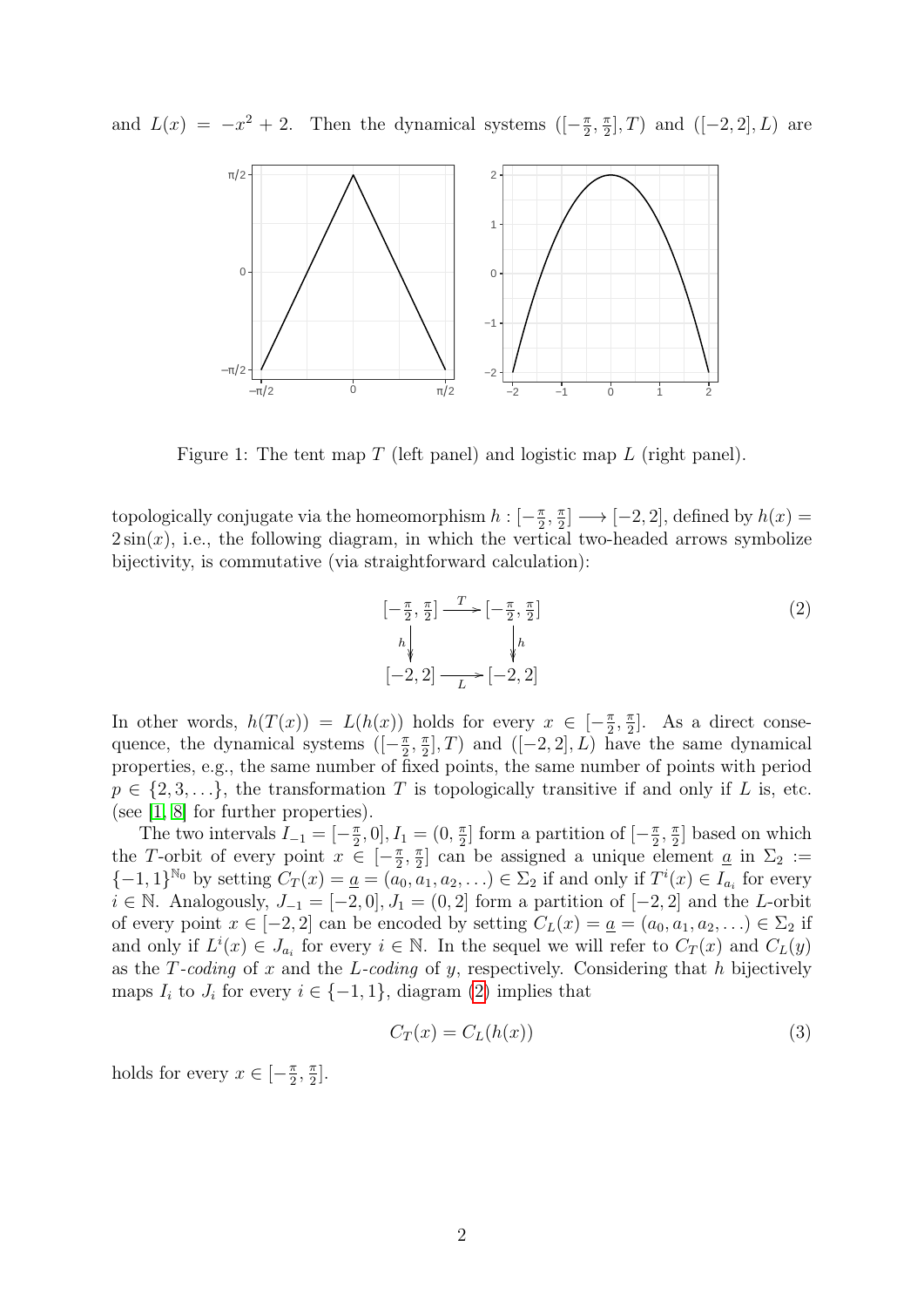#### 3 Finite nested square roots of 2.

Defining  $w_{-1} : [-2, 2] \rightarrow [-2, 0]$  and  $w_1 : [-2, 2] \rightarrow [0, 2]$  by  $w_{-1}(x) = -$ √  $2 - x$  and Defining  $w_{-1} : [-2, 2] \rightarrow$ <br> $w_1(x) = \sqrt{2 - x}$ , we have

<span id="page-2-0"></span>
$$
x = \begin{cases} w_{-1}(L(x)) & \text{if } x \in J_{-1}, \\ w_1(L(x)) & \text{if } x \in J_1, \end{cases}
$$
 (4)

Equation [\(4\)](#page-2-0) is key in what follows and has been the sole reason for considering the tent map and the logistic map on the intervals  $\left[\frac{\pi}{2}\right]$  $\frac{\pi}{2}$ ,  $\frac{\pi}{2}$  $\frac{\pi}{2}$  and  $[-2, 2]$ , respectively (usually they are considered on the interval [0, 1]). In fact, if  $C_T(x) = (a_0, a_1, a_2, \ldots) \in \Sigma_2$ , then applying equation [\(4\)](#page-2-0) once yields  $h(x) = w_{a_0}(L(h(x)))$ , applying it twice yields  $h(x) = w_{a_0} \circ w_{a_1}(L^2(h(x)))$ . Proceeding completely analogously it follows that

<span id="page-2-1"></span>
$$
h(x) = w_{a_0} \circ w_{a_1} \circ \cdots \circ w_{a_n} (L^{n+1}(h(x)))
$$
  
=  $a_0 \sqrt{2 - a_1 \sqrt{2 - a_2 \sqrt{2 - a_3 \sqrt{\cdots - a_n \sqrt{2 - L^{n+1}(h(x))}}}}}$  (5)

holds for every  $n \in \mathbb{N}_0$ . Equation [\(5\)](#page-2-1) can be used to derive finite nested square root of 2 representations very easily; we start with a simple example.

**Example 1.** For  $x = \frac{\pi}{16} \in I_1$ , we have  $T(x) = \frac{3\pi}{8} \in I_1$ ,  $T^2(x) = -\frac{\pi}{4}$  $\frac{\pi}{4} \in I_{-1}$  and  $T^3(x) = 0 \in I_{-1}$ . Applying equation [\(5\)](#page-2-1) for  $n = 2$  directly yields

$$
2\sin\left(\frac{\pi}{16}\right) = w_1 \circ w_1 \circ w_{-1} \circ \underbrace{L^3 \circ h(x)}_{=h \circ T^3(x) = h(0) = 0} = w_1 \circ w_1 \circ w_{-1}(0)
$$

$$
= \sqrt{2 - \sqrt{2 + \sqrt{2}}}.
$$

Simplification 1. All formulas in the right column of Example 1 in [\[6\]](#page-6-2) (finite nested square root of 2 expressions for  $2 \sin\left(\frac{k\pi}{32}\right)$  with  $k \in \{1, \ldots, 15\}$  follow in the same manner since (as direct consequence of the conjugacy h)  $T^n(x) = 0$  if and only if  $L^n(h(x)) = 0$ . In fact, setting

$$
Z_n = \frac{\pi}{2} \cdot \left\{ \pm \frac{1}{2^n}, \pm \frac{3}{2^n}, \pm \frac{5}{2^n}, \dots, \pm \frac{2^n - 1}{2^n} \right\},\tag{6}
$$

we have that  $T^n(x) = 0$  and  $L^n(h(x)) = 0$  holds for every  $x \in Z_n$ , and for each such x the number  $h(x)$  can be expressed as a finite composition of the functions  $w_{-1}, w_1$ , i.e.,

<span id="page-2-2"></span>
$$
2\sin(x) = w_{a_0} \circ w_{a_1} \circ \cdots \circ w_{a_{n-1}}(0),\tag{7}
$$

where  $C_T(x) = (a_0, a_1, a_2, \ldots, a_{n-1}, -1, 1, -1)$  and  $\overline{-1}$  denotes an infinite string of  $-1$ s. **Example 2.** For  $n \geq 3$  and  $x_n = \frac{\pi}{2}$ 2  $\frac{1}{2^n} \in Z_n$  it is straightforward to verify that  $C_T(x_n)$  is given by

$$
C_T(x_n) = (1, 1, \underbrace{-1, -1, \dots, -1}_{n-2}, -1, 1, \overline{-1}).
$$

Considering  $T^n(x_n) = 0$  and applying equation [\(7\)](#page-2-2) yields  $2\sin(x_n) = w_1^2 \circ w_1^{n-3}(0)$ . Since obviously  $\lim_{n\to\infty} x_n = 0$  holds, the identity

$$
1 = \lim_{n \to \infty} \frac{2\sin(x_n)}{2x_n} = \lim_{n \to \infty} \frac{w_1^2 \circ w_{-1}^{n-2}(0)}{\frac{\pi}{2^n}} = \frac{1}{\pi} \lim_{n \to \infty} 2^n w_1^2 \circ w_{-1}^{n-2}(0)
$$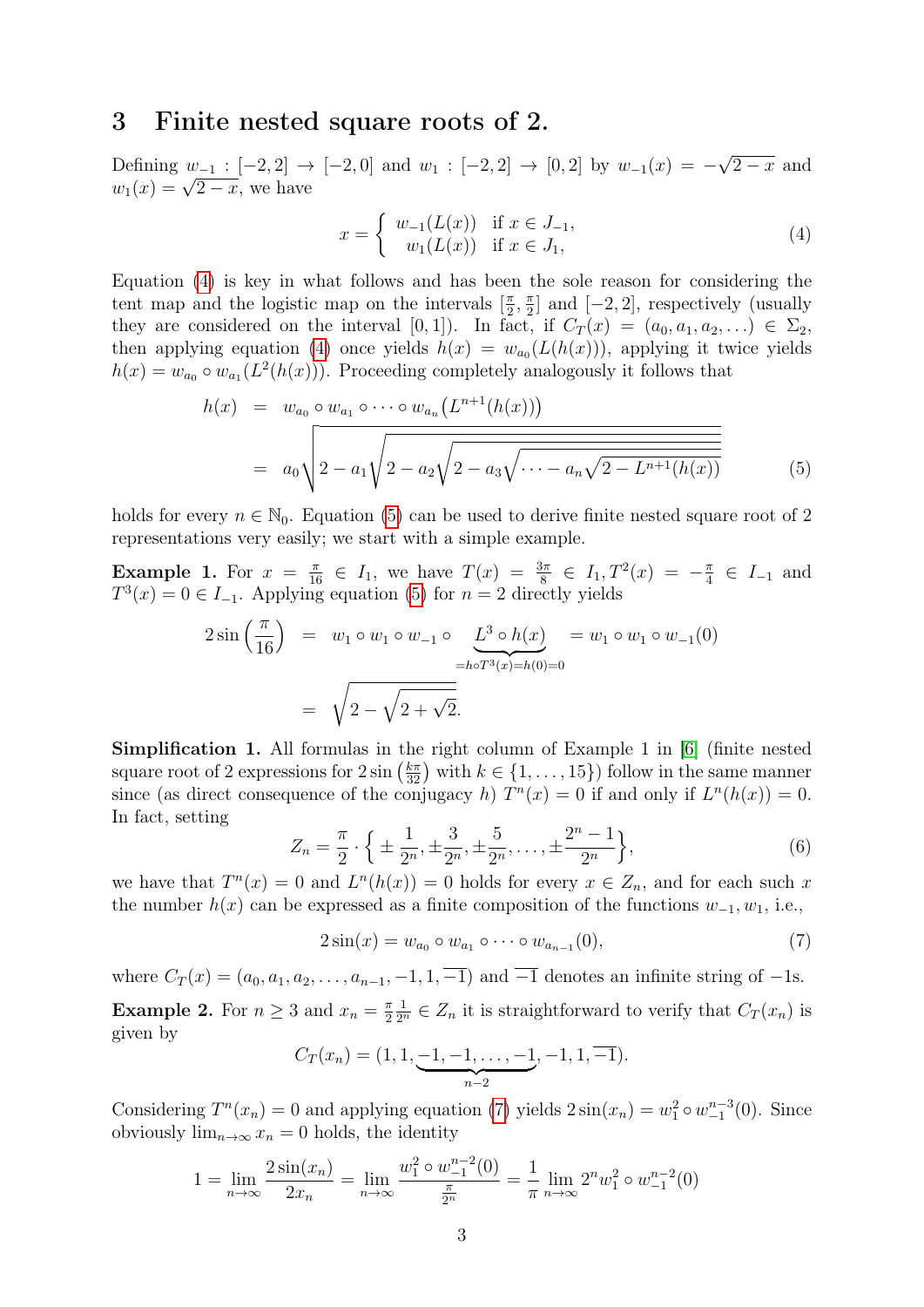and, using the explicit expressions for  $w_{-1}$  and  $w_1$ , the famous representation of  $\pi$  in terms of nested square roots of 2, i.e.,

$$
\pi = \lim_{n \to \infty} 2^n \cdot \underbrace{\sqrt{2 - \sqrt{2 + \sqrt{2 + \sqrt{2 + \dots + \sqrt{2}}}}}}_{n \text{ square roots}},
$$

follows immediately.

# 4 Infinite nested square roots of 2.

To derive infinite (periodic and nonperiodic) nested square root of 2 representations, we again use the conjugacy h and proceed as follows: Defining the functions  $f_{-1}, f_1$ :  $\left[-\frac{\pi}{2}\right]$  $\frac{\pi}{2}, \frac{\pi}{2}$  $\frac{\pi}{2}$   $\longrightarrow$   $\left[-\frac{\pi}{2}\right]$  $\frac{\pi}{2}, \frac{\pi}{2}$  $\frac{\pi}{2}$ ] (analogously to  $w_{-1}$  and  $w_1$  above) by  $f_{-1}(x) = \frac{x}{2} - \frac{\pi}{4}$  $\frac{\pi}{4}$  and  $f_1(x) =$  $\frac{\pi}{4} - \frac{x}{2}$  $\frac{x}{2}$  yields

$$
x = \begin{cases} f_{-1}(T(x)) & \text{if } x \in I_{-1}, \\ f_1(T(x)) & \text{if } x \in I_1. \end{cases}
$$

Additionally, a straightforward calculation shows that

<span id="page-3-0"></span>
$$
h \circ f_{a_0}(x) = w_{a_0} \circ h(x) \tag{8}
$$

holds for every  $x \in \left[-\frac{\pi}{2}\right]$  $\frac{\pi}{2}, \frac{\pi}{2}$  $\frac{\pi}{2}$  and every  $a_0 \in \{-1, 1\}$ . For every  $\underline{a} \in \Sigma_2$  and arbitrary  $z \in \left[-\frac{\pi}{2}\right]$  $\frac{\pi}{2}$ ,  $\frac{\pi}{2}$  $\frac{\pi}{2}$ , define  $G_T(\underline{\bar{a}}) \in \left[-\frac{\pi}{2}\right]$  $\frac{\pi}{2}, \frac{\pi}{2}$  $\frac{\pi}{2}$  by

$$
G_T(\underline{a}) = \lim_{n \to \infty} f_{a_0} \circ f_{a_1} \circ \cdots \circ f_{a_n}(z). \tag{9}
$$

Notice that the limit exists and does not depend on z since  $f_{-1}, f_1$  are contractions on the complete metric space  $\left[-\frac{\pi}{2}\right]$  $\frac{\pi}{2}, \frac{\pi}{2}$  $\frac{\pi}{2}$ ; the map  $G_T$  is therefore well-defined. We will refer to  $G_T$  as the T-address map in the sequel. Trying to proceed in the same way and defining  $G_L(\underline{a}) \in [-2,2]$  for arbitrary  $z \in [-2,2]$  by

$$
G_L(\underline{a}) = \lim_{n \to \infty} w_{a_0} \circ w_{a_1} \circ \cdots \circ w_{a_n}(z), \tag{10}
$$

it is a priori not clear if  $G_L(\underline{a})$  exists and, in the positive case, if is independent of z since, unlike  $f_{-1}, f_1$ , the maps  $w_{-1}, w_1$  are not contractions on  $[-2, 2]$  (they are, in fact, not even Lipschitz-continuous). The following lemma clarifies this aspect and states some additional useful facts for deriving infinite nested square roots of 2 representations.

<span id="page-3-1"></span>**Lemma 1.** The L-address map  $G_L$  is well-defined. Additionally, the following assertions hold:

- (i) For every  $x \in \left[-\frac{\pi}{2}\right]$  $\frac{\pi}{2}, \frac{\pi}{2}$  $\frac{\pi}{2}$  with  $C_T(x) = \underline{a}$  we have  $G_T(\underline{a}) = x$  and  $G_L(\underline{a}) = h(x)$ .
- (ii) Both address maps  $G_T : \Sigma_2 \longrightarrow [-\frac{\pi}{2}]$  $\frac{\pi}{2}, \frac{\pi}{2}$  $\frac{\pi}{2}$  and  $G_L : \Sigma_2 \longrightarrow [-2, 2]$  are onto.

*Proof.* Well-definedness of  $G_L$  is a direct consequence of equation [\(8\)](#page-3-0) and the fact that  $G_T$  is well-defined. In fact, according to equation [\(8\)](#page-3-0) we have  $h \circ f_i \circ h^{-1}(y) = w_i(y)$  for every  $y \in [-2, 2]$  and every  $i \in \{-1, 1\}$ , which implies

$$
h \circ G_T(\underline{a}) = h\Big(\lim_{n \to \infty} f_{a_0} \circ f_{a_1} \circ \cdots \circ f_{a_n}(h^{-1}(y))\Big)
$$
  
= 
$$
\lim_{n \to \infty} h \circ f_{a_0} \circ f_{a_1} \circ \cdots \circ f_{a_n} \circ h^{-1}(y)
$$
  
= 
$$
\lim_{n \to \infty} w_{a_0} \circ w_{a_1} \circ \cdots \circ w_{a_n}(y) = G_L(\underline{a}).
$$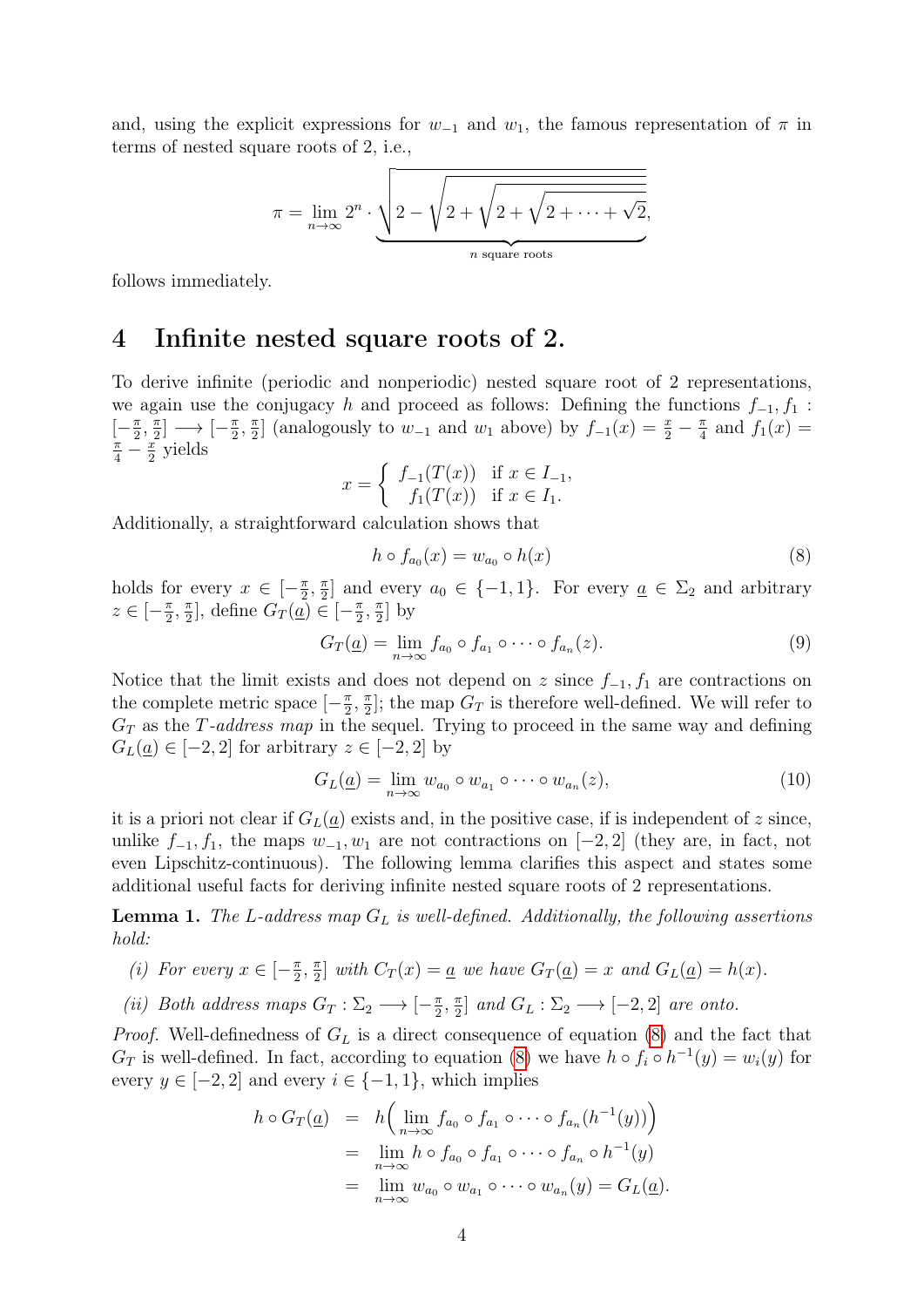To show assertion (i) notice that

$$
\bigcap_{n=1}^{\infty} f_{a_0} \circ f_{a_1} \circ \cdots \circ f_{a_n} \left( \left[ -\frac{\pi}{2}, \frac{\pi}{2} \right] \right)
$$

contains exactly one point z and this point has to satisfy  $T^n(z) \in I_{a_n}$  for every  $n \in \mathbb{N}_0$ . Since x is such a point and since this implies  $h(x) = h \circ G_T(C_T(x)) = G_L(C_L(h(x)))$ , it only remains to prove that  $G_T$  and  $G_L$  are surjective, which, however, is a straightforward consequence of the already implicitly proved identities  $G_T \circ C_T = id_{[-\frac{\pi}{2}, \frac{\pi}{2}]}$  and  $G_L \circ C_L =$  $id_{[-2,2]}$ .

Simplification 2. Despite its simplicity and straightforward proof, Lemma [1](#page-3-1) immediately implies the existence of the limit of the continued radicals as studied in [\[4\]](#page-6-3) and proved in [\[3\]](#page-6-1) using different methods. In fact, for every  $\underline{a} \in \Sigma_2$ , we have

$$
G_L(\underline{a}) = \lim_{n \to \infty} w_{a_0} \circ w_{a_1} \circ \cdots \circ w_{a_n}(0)
$$
  
= 
$$
\lim_{n \to \infty} a_0 \sqrt{2 - a_1 \sqrt{2 - a_2 \sqrt{2 - a_3 \sqrt{\cdots - a_n \sqrt{2}}}}}
$$
(11)

**Simplification 3.** Notice that the simple form of the functions  $f_{-1}$ ,  $f_1$  allows us to express  $G_T(\underline{a})$  as an infinite sum (see [\[3,](#page-6-1) [5\]](#page-6-5) and the references therein): In the case of  $C_T(x) = \underline{a}$ we obtain

$$
x = \frac{\pi}{2} \sum_{n=1}^{\infty} \left( -\frac{1}{2} \right)^n \prod_{i=0}^{n-1} a_i = \frac{\pi}{2} \sum_{n=1}^{\infty} \prod_{i=0}^{n-1} \left( -\frac{a_i}{2} \right),\tag{12}
$$

as well as

$$
h(x) = 2\sin\left(\frac{\pi}{2}\sum_{n=1}^{\infty}\prod_{i=0}^{n-1}\left(-\frac{a_i}{2}\right)\right)
$$
  
= 
$$
\lim_{n \to \infty} a_0 \sqrt{2 - a_1 \sqrt{2 - a_2 \sqrt{2 - a_3 \sqrt{\cdots - a_n \sqrt{2}}}}.
$$
 (13)

We now turn to periodic nested square root of 2 representations as derived in [\[2\]](#page-6-0) and provide alternative short proofs based merely on Lemma [1.](#page-3-1) For every  $n \in \mathbb{N}$  let  $P_n$  denote the set of all  $x \in [0, \frac{\pi}{2}]$  $\frac{\pi}{2}$  such that  $T^n(x) = x$ . Since the graph of  $T^n$  restricted to  $[0, \frac{\pi}{2}]$  $\frac{\pi}{2}$ ] consists of  $2^{n-1}$  line segments with slope  $\pm 2^n$  that cover  $\left[-\frac{\pi}{2}\right]$  $\frac{\pi}{2}, \frac{\pi}{2}$  $\frac{\pi}{2}$ , it is straightforward to show that  $P_n$  contains exactly  $2^{n-1}$  points and is given by

$$
P_n = \frac{\pi}{2} \cdot \left\{ \frac{2i-1}{2^n + (-1)^i} : i \in \{1, \dots 2^{n-1}\} \right\}.
$$

For each  $x \in P_n$  we have  $L^n(h(x)) = h(x)$  and the T-coding  $\underline{a} = C_T(x) \in \Sigma_2$  is n-periodic, i.e., it is of the form  $\underline{a} = (\overline{1, a_1, \ldots, a_{n-1}})$  for some  $a_1, \ldots, a_{n-1} \in \{-1, 1\}$ . By Lemma [1,](#page-3-1) for every  $x \in P_n$  we get

$$
h(x) = 2\sin(x) = \lim_{n \to \infty} (w_1 \circ w_{a_1} \circ w_{a_2} \dots w_{a_{n-1}})^n(0),
$$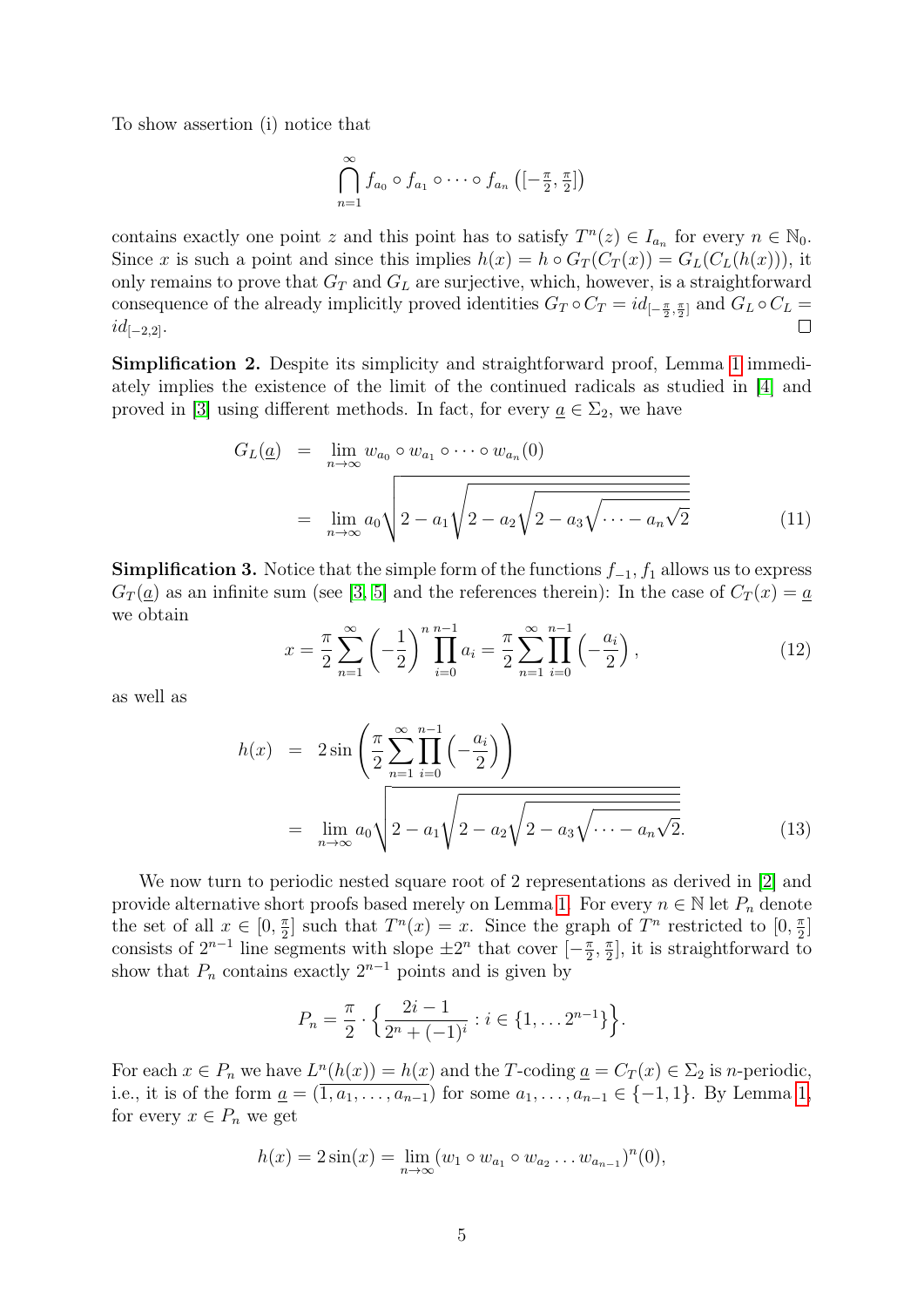so  $h(x)$  can be expressed as periodic nested square root of 2. Since each  $x \in P_n$  corresponds to a unique element  $(\overline{1, a_1, \ldots, a_{n-1}})$  and vice versa, the main result in [\[2\]](#page-6-0) (and consequently the identities in Tables 1–3 therein) follows.

The representation just mentioned can easily be extended to all eventually periodic  $\underline{a} \in \Sigma_2$ , i.e., all <u>a</u> of the form <u>a</u> =  $(b_0, b_1, \ldots, b_k, \overline{a_1, a_2, \ldots, a_n})$  for some  $k \in \mathbb{N}_0$  and  $n \in \mathbb{N}$ . In fact, if we set  $y = G_T(\overline{1, a_1, \ldots, a_{n-1}})$  and define x by  $x = f_{b_0} \circ \cdots \circ f_{b_k}(y)$ , then, according to Lemma [1,](#page-3-1)  $h(x)$  has the (eventually periodic) nested square root of 2 representation

$$
h(x)=\lim_{n\to\infty}w_{b_0}\circ\ldots\circ w_{b_k}\circ(w_{a_1}\circ\ldots w_{a_n})^n(0).
$$

Simplification 4. It has already been mentioned that (as a direct consequence of the conjugacy h) zeros and fixed points of T and L are strongly related: (i)  $T^n(x) = 0$  is equivalent to  $L^n(h(x)) = 0$ , and (ii)  $T^n(x) = x$  if and only if  $L^n(h(x)) = h(x)$ . As mentioned in [\[7\]](#page-7-1) and the references therein, the zeros of  $L<sup>n</sup>$  are sorted according to the so-called Gray code. This property is yet another direct consequence of the conjugacy  $h$ linking of L and T. In fact, if for every  $\underline{a} \in \Sigma_2$  and every  $n \in \mathbb{N}_0$  we set

$$
J_n(\underline{a}) := J_{(a_0,\dots,a_n)} = \left\{ x \in [-\frac{\pi}{2},\frac{\pi}{2}] : T^i(x) \in J_{a_i} \text{ for every } i \in \{0,1,\dots,n\} \right\},
$$
  

$$
I_n(\underline{a}) := I_{(a_0,\dots,a_n)} = \left\{ x \in [-2,2] : L^i(x) \in I_{a_i} \text{ for every } i \in \{0,1,\dots,n\} \right\},
$$

then  $J_n(\underline{a})$ ,  $I_n(\underline{a})$  are intervals whose interiors  $int(J_n(\underline{a}))$ ,  $int(I_n(\underline{a}))$  satisfy

$$
int(J_n(\underline{a})) = f_{a_0} \circ f_{a_1} \circ \dots \circ f_{a_n} ((-\frac{\pi}{2}, \frac{\pi}{2})),int(I_n(\underline{a})) = w_{a_0} \circ w_{a_1} \circ \dots \circ w_{a_n} ((-2, 2)).
$$

More important, the intervals are sorted according to the Gray code (if  $-1$  is substituted for 0): Writing  $E \prec F$  for intervals  $E, F$ , if for all  $(e, f) \in E \times F$  we have  $e \prec f$ , it follows that

$$
J_{(-1)} \prec J_{(1)} J_{(-1,-1,-1)} J_{(-1,-1,1)} J_{(-1,1,1)} J_{(-1,1,-1)} J_{(-1,1,-1)} J_{(-1,1,-1)} J_{(1,1,-1)} J_{(1,1,1)} J_{(1,1,1)} J_{(1,-1,-1)} J_{(1,-1,-1)}
$$

holds, and considering  $I_n(\underline{a}) = h(J_n(\underline{a}))$  the same if true for the intervals  $I_n(\underline{a})$ . Notice that our conjugacy-based approach also allows for a simplified derivation of some of the formulas involving Gray code as presented in [\[7\]](#page-7-1).

We conclude this article by showing how Lemma [1](#page-3-1) can also be used to derive an additional surprising result which (to the best of the authors' knowledge) has not yet appeared in the literature. As usual we will call an element  $\underline{a} \in \Sigma_2$  simply normal (in base 2) if

$$
\lim_{n \to \infty} \frac{1}{n+1} \sum_{i=0}^{n} \mathbf{1}_1(a_i) = \frac{1}{2}
$$

holds. The map  $T$  is ergodic (in fact even exact and strongly mixing, see [\[8\]](#page-7-0)), i.e., every Borel set B in  $\left[-\frac{\pi}{2}\right]$  $\frac{\pi}{2}, \frac{\pi}{2}$  $\frac{\pi}{2}$  that satisfies  $T^{-1}(B) = B$  has either measure 0 or full measure. As a direct consequence of Birkhoff's ergodic theorem (see [\[8\]](#page-7-0)), it follows that  $\lambda$ -almost every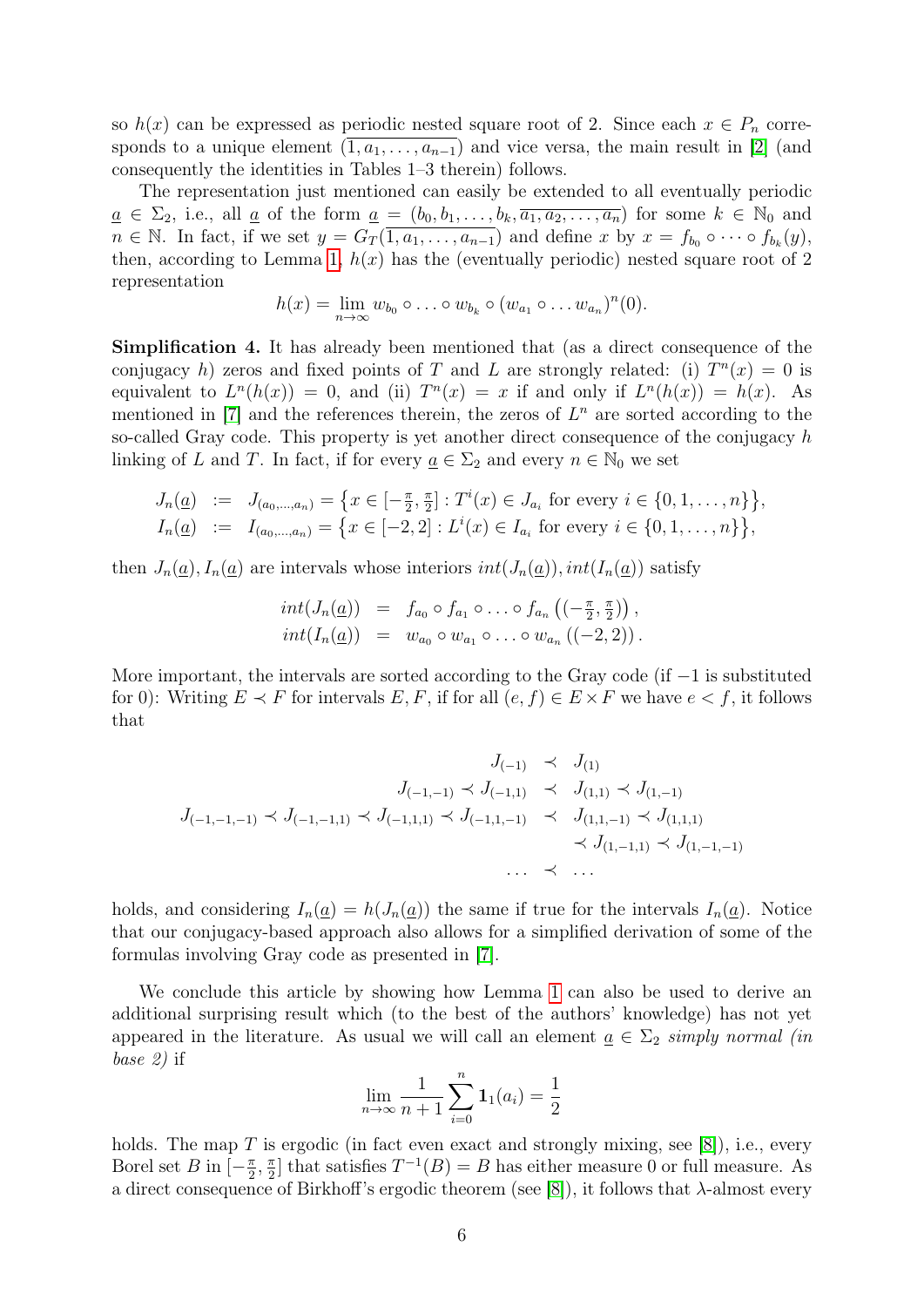$x \in \left[-\frac{\pi}{2}\right]$  $\frac{\pi}{2}$ ,  $\frac{\pi}{2}$  $\frac{\pi}{2}$  has a normal T-coding  $C_T(x)$  (thereby  $\lambda$  denotes the Lebesgue measure). This simple and well-known fact has the following consequence (in the theorem "randomly" is to be interpreted in the sense of "randomly from the uniform distribution on the interval  $\left[-\frac{\pi}{2}\right]$  $\frac{\pi}{2}$ ,  $\frac{\pi}{2}$  $\frac{\pi}{2}]$ "):

**Theorem 1.** If we randomly select a point  $x \in [-\frac{\pi}{2}]$  $\frac{\pi}{2}, \frac{\pi}{2}$  $\frac{\pi}{2}$ , then with probability one  $C_L(2\sin(x)) =$  $a \in \Sigma_2$  is simply normal (in base 2), and we have

$$
2\sin(x) = \lim_{n \to \infty} a_0 \sqrt{2 - a_1 \sqrt{2 - a_2 \sqrt{2 - a_3 \sqrt{\cdots - a_n \sqrt{2}}}}}.
$$

*Proof.* Let  $\Lambda_T$  denote the Borel subset of  $\left[-\frac{\pi}{2}\right]$  $\frac{\pi}{2}, \frac{\pi}{2}$  $\frac{\pi}{2}$  containing all  $x \in \left[-\frac{\pi}{2}\right]$  $\frac{\pi}{2}, \frac{\pi}{2}$  $\frac{\pi}{2}$  for which  $C_T(x)$  is normal. Setting  $\Lambda = h(\Lambda_T)$ , considering that h is absolutely continuous, using equation [\(3\)](#page-1-2), and applying Lemma [1](#page-3-1) then completes the proof.  $\Box$ 

### 5 Conclusion.

We have derived finite and infinite nested square root of 2 representations of  $2\sin(x)$  for  $x \in \left[-\frac{\pi}{2}\right]$  $\frac{\pi}{2}, \frac{\pi}{2}$  $\frac{\pi}{2}$ ] by using the fact that the dynamical systems  $([-\frac{\pi}{2}]$  $\frac{\pi}{2}, \frac{\pi}{2}$  $\frac{\pi}{2}$ , T) and  $([-2, 2], L)$ are topologically conjugate via the homeomorphism  $h(x) = 2\sin(x)$ . Replacing T by the map  $T : [0, \pi] \longrightarrow [0, \pi]$ , defined by

$$
\hat{T}(x) = \begin{cases}\n2x & \text{if } x \in [0, \frac{\pi}{2}], \\
-2x + 2\pi & \text{if } x \in (\frac{\pi}{2}, \pi]\n\end{cases}
$$

and L by the reflected logistic map  $\hat{L} = -L$ , working with the homeomorphism  $\hat{h}(x) =$  $2\cos(x)$ , and proceeding completely analogously would directly yield finite and infinite nested square root of 2 representations of  $2 \cos(x)$  for every  $x \in [0, \pi]$ .

## References

- <span id="page-6-4"></span>[1] Devaney, R. L. (1989). An Introduction to Chaotic Dynamical Systems. Redwood City, CA etc.: Addison-Wesley Publishing Company, Inc.
- <span id="page-6-0"></span>[2] Efthimiou, C. J. (2012). A class of periodic continued radicals. Amer. Math. Monthly. 119(1): 52–58. doi.org/10.4169/amer.math.monthly.119.01.052
- <span id="page-6-1"></span>[3] Efthimiou, C. J. (2013). A class of continued radicals. Amer. Math. Monthly. 120(5): 459–461. doi.org/10.4169/amer.math.monthly.120.05.459
- <span id="page-6-3"></span>[4] Ho, C., Zimmerman, S. (2008). On infinitely nested radicals. Math. Mag. 81(1): 3–15. doi.org/10.1080/0025570X.2008.11953522
- <span id="page-6-5"></span>[5] Moreno, S. G., García-Caballero, E. M. (2013). On Viéte-like formulas. J. Approx. Theory. 174: 90–112. doi.org/10.1016/j.jat.2013.06.006
- <span id="page-6-2"></span>[6] Servi, L. D. (2003). Nested Square Roots of 2. Amer. Math. Monthly. 110(4): 326–330. doi.org/10.1080/00029890.2003.11919968